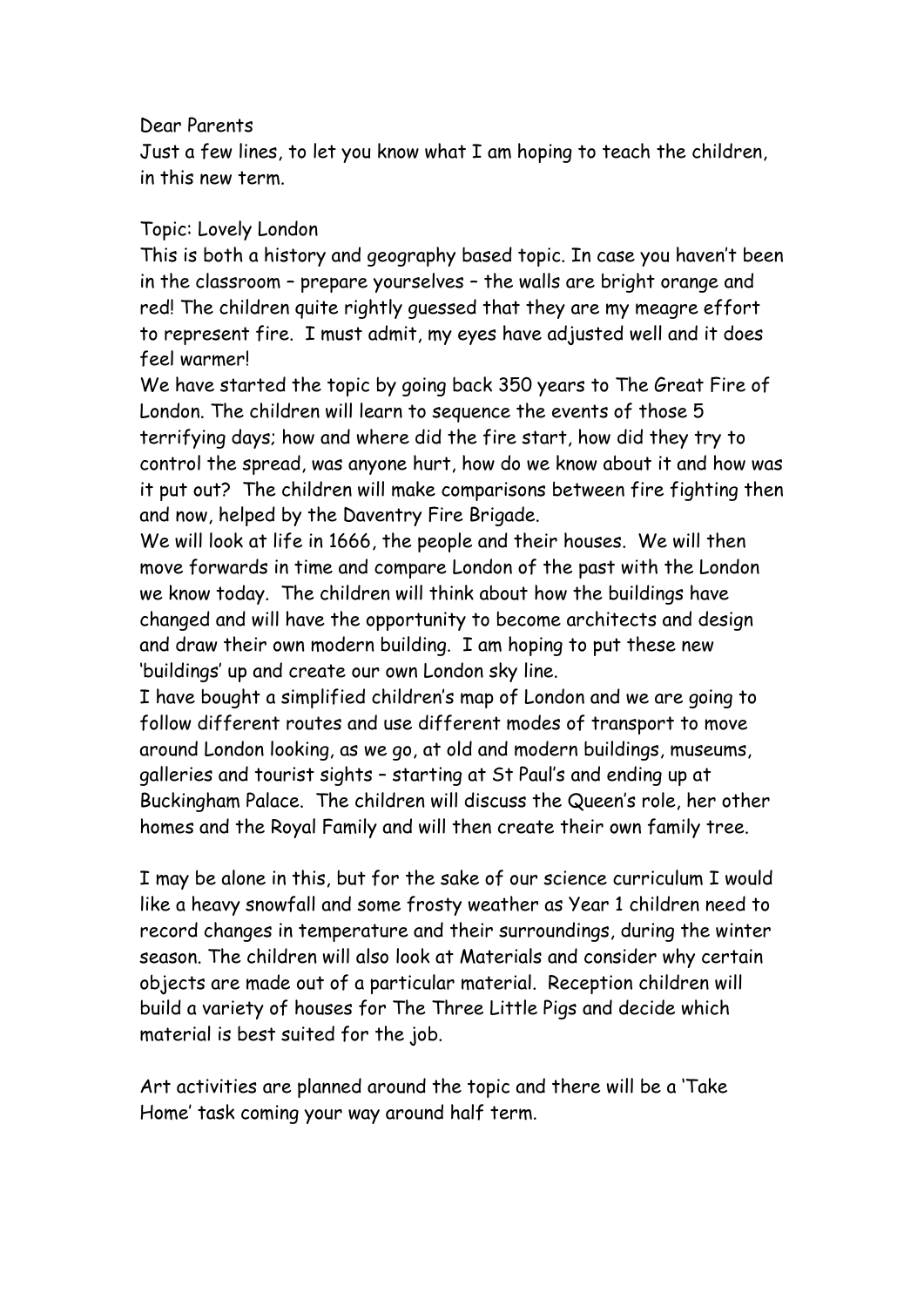PE will continue to be taught by Mr Canning and will be indoors – the children will be able to use the apparatus this term and learn to climb and dismount safely and correctly.

Friday Adventure will continue so please send in warm coats, hats and gloves to add an extra layer to their waterproof trousers/suits.

Music, as always, is ably taught in Year Groups, by Mrs Limb, following the Music Express Scheme of Work.

Numeracy this term will practise skills learned last term and develop new ones. Reception will be focusing on the properties of 2D shape – they will be able to describe the shapes they see, recognise them in different orientations and create patterns. They will also use everyday words to describe position, show an awareness of symmetry and learn how to find a half and a quarter of a shape. They will be able to order several items by weight and capacity. Reception children will know 1 more than and 1 less than, simple addition and subtraction and begin division by giving out objects fairly.

Year 1 will investigate 2D and 3D shapes, describe position, direction and movement, including whole, half, quarter and three quarter turns. They will read, write and solve number sentences, learn to share objects into groups of 2 and 3 and learn to double and halve 2 digit multiples of 10.

Phonics for both Reception and Year 1 will be taught through Read, Write Inc. Reception will be encouraged to use their phonic skills to write in simple sentences and Year 1 will be expected to punctuate their sentences correctly and extend using and, then, before, after, because etc.

Year 1 will have spellings each week to encourage them to write high frequency words correctly and to be able to read and write number words to ten and twenty. They will be taught simple spelling patterns in class. They will learn about compound words and be able to count out syllables correctly. They will learn to name the letters of the alphabet in the correct order. The children will read poetry, fiction and non fiction texts and learn to write simple recounts, instructions and chronological text.

In ICT, Year 1 will practise using a keyboard and will input instructions to make a toy robot move around the floor. Reception will use 'talking tins' to listen to instructions and to record their own for a friend to follow.